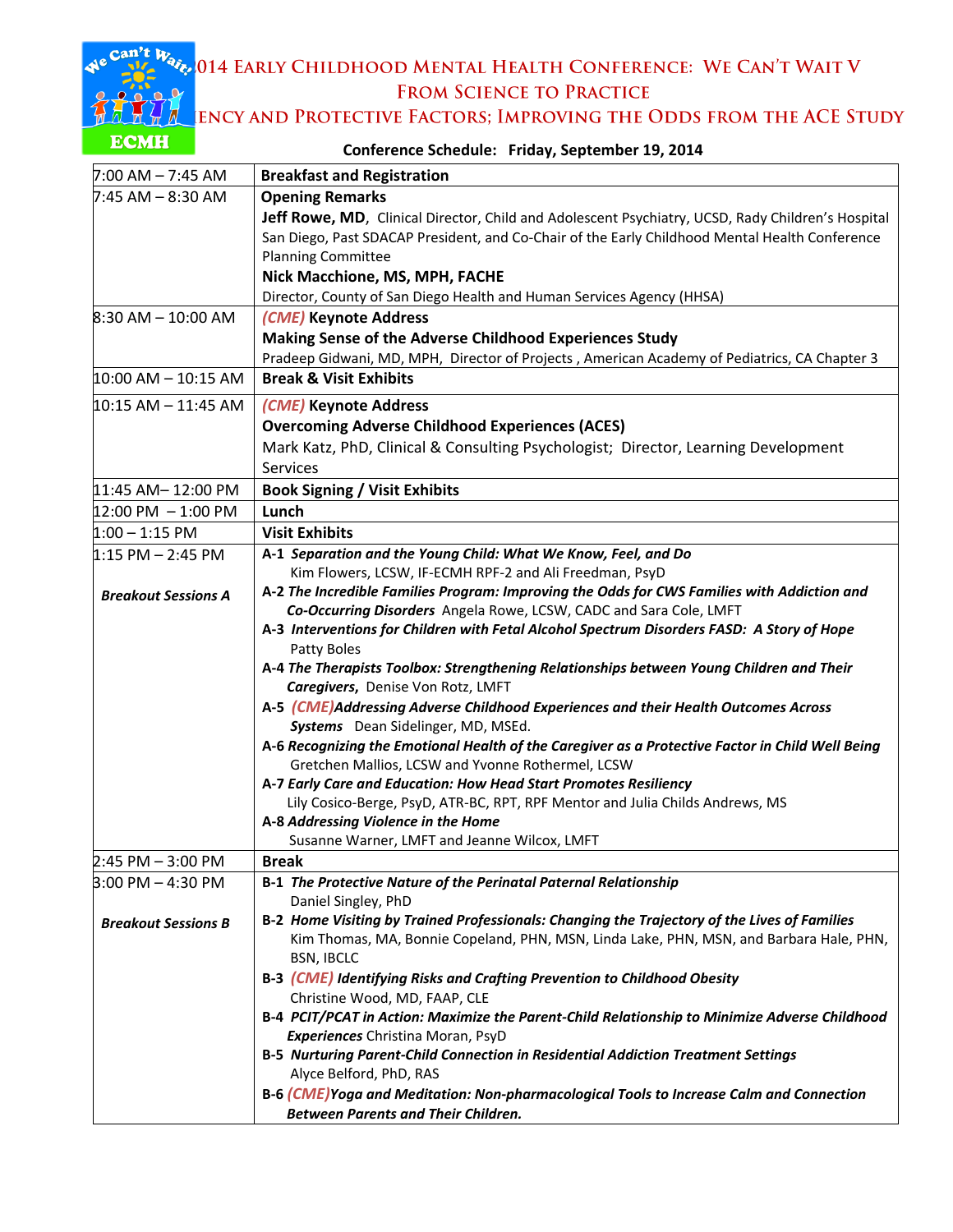## Can't Wake 014 EARLY CHILDHOOD MENTAL HEALTH CONFERENCE: WE CAN'T WAIT V FROM SCIENCE TO PRACTICE  $\mathbf{Q}$  $\bullet$   $\bullet$   $\bullet$ YTT. CTIVE EACTORS: IMPROVING THE ODDS EROM THE ACE STUDY

|             | <b>MULLE TEST AND PROTECTIVE FACTORS; IMPROVING THE ODDS FROM THE ACE STUDY</b> |                                                                         |  |  |  |
|-------------|---------------------------------------------------------------------------------|-------------------------------------------------------------------------|--|--|--|
| <b>ECMH</b> | Pradeep Gidwani, MD, MPH and Gretchen Mallios, LCSW                             |                                                                         |  |  |  |
|             |                                                                                 | B-7 Supporting the Single Parent: Improving Outcomes with Triple P      |  |  |  |
|             |                                                                                 | Lea Bush, MSW, MPA, Michelle Foy, MSW, and Julio Ramos, Parent Educator |  |  |  |
| 4:45 PM     |                                                                                 | <b>TBD - Possible Networking Reception</b>                              |  |  |  |

## **Conference Schedule: Saturday, September 20, 2014**

| $7:00$ AM $- 7:45$ AM                   | <b>Breakfast and Registration</b>                                                                                                                                         |
|-----------------------------------------|---------------------------------------------------------------------------------------------------------------------------------------------------------------------------|
| l7:45 AM – 8:30 AM                      | <b>Opening Remarks</b>                                                                                                                                                    |
|                                         | Ali Freedman, PsyD, Regional Vice President, Southern California, Fred Finch Youth                                                                                        |
|                                         | Center; Co-Chair, Early Childhood Mental Health Conference Planning Committee                                                                                             |
|                                         | Laura Vleugels, MD                                                                                                                                                        |
|                                         | Supervising Child and Adolescent Psychiatrist, Behavioral Health Services, County of San                                                                                  |
|                                         | Diego Health and Human Services Agency (HHSA)                                                                                                                             |
| $8:30$ AM $- 10:00$ AM                  | (CME) Keynote Address                                                                                                                                                     |
|                                         | Integrating the Core Principles of Neurodevelopment and Traumatology with the                                                                                             |
|                                         | Neurosequential Model $\circ$ of Therapeutics (NMT) – Part One                                                                                                            |
|                                         | Bruce D. Perry, MD, PhD                                                                                                                                                   |
| $ 10:00 \text{ AM} - 10:15 \text{ AM} $ | <b>Break &amp; Visit Exhibits</b>                                                                                                                                         |
| 10:15 AM – 11:45 AM                     | (CME) Keynote Address:                                                                                                                                                    |
|                                         | Integrating the Core Principles of Neurodevelopment and Traumatology with the                                                                                             |
|                                         | Neurosequential Model $\circ$ of Therapeutics (NMT) – Part Two                                                                                                            |
|                                         | Bruce D. Perry, MD, PhD                                                                                                                                                   |
| 11:45 AM-12:00 PM                       | <b>Book Signing / Visit Exhibits</b>                                                                                                                                      |
| $12:00 \text{ PM} - 1:00 \text{ PM}$    | Lunch                                                                                                                                                                     |
| $1:00 - 1:15$ PM                        | <b>Visit Exhibits</b>                                                                                                                                                     |
| $1:15$ PM $-$ 2:45 PM                   | C-1 Advanced Reflective Practice - Part One $(**$ Part two offered in session D-1)<br>Chris Walsh, LMFT, Sherry Hartwell, LMFT and Kim Flowers, MSW, LCSW, IF-ECMH RPF-2, |
| <b>Breakout Sessions C</b>              | C-2 Utilizing Motivational Interviewing to Help Families Create Change                                                                                                    |
|                                         | Rosemarie C. Sachs, MS, Shelly Parker, PHN, and Dianne Bourque, JD                                                                                                        |
|                                         | C-3 The Attuned Parent: Meeting the Heart of the (Hurt) Child                                                                                                             |
|                                         | Stacey Annand, MA, IMF                                                                                                                                                    |
|                                         | <b>C-4 Supporting Parents Supporting Children</b>                                                                                                                         |
|                                         | Deb Stolz                                                                                                                                                                 |
|                                         | C-5 (CME) Neuroimaging and the Traumatized Brain                                                                                                                          |
|                                         | Jay Giedd, MD                                                                                                                                                             |
|                                         | C-6 Exceptional Parenting of the Drug Exposed Child                                                                                                                       |
|                                         | Susan Gibb                                                                                                                                                                |
|                                         | C-7 Early Interventions: Building Resiliency in the Parent-Child Dyad<br>Marilee Burgeson, MA, CCC-SLP                                                                    |
|                                         | C-8 Sexual Abuse Dynamics and Interventions to Reduce Long-Term Impact                                                                                                    |
|                                         | Leslie Peterson, LCSW, RPT                                                                                                                                                |
| 2:45 PM - 3:00 PM                       | <b>Break</b>                                                                                                                                                              |
| $3:00$ PM $-$ 4:30 PM                   | D-1 Advanced Reflective Practice - Part Two (**Must have attended session C-1)                                                                                            |
|                                         | Chris Walsh, LMFT, Sherry Hartwell, LMFT and Kim Flowers LCSW, IF-ECMH RPF-2,                                                                                             |
|                                         | D-2 Challenging Intergenerational Patterns of Childhood Adversity through Child                                                                                           |
| <b>Breakout Sessions D</b>              | <b>Parent Psychotherapy (CPP)</b>                                                                                                                                         |
|                                         | Ashley Rambeau, MS, ASW                                                                                                                                                   |
|                                         | D-3 Advocating for Young Children in Child Welfare: Working Together to Improve the Odds                                                                                  |